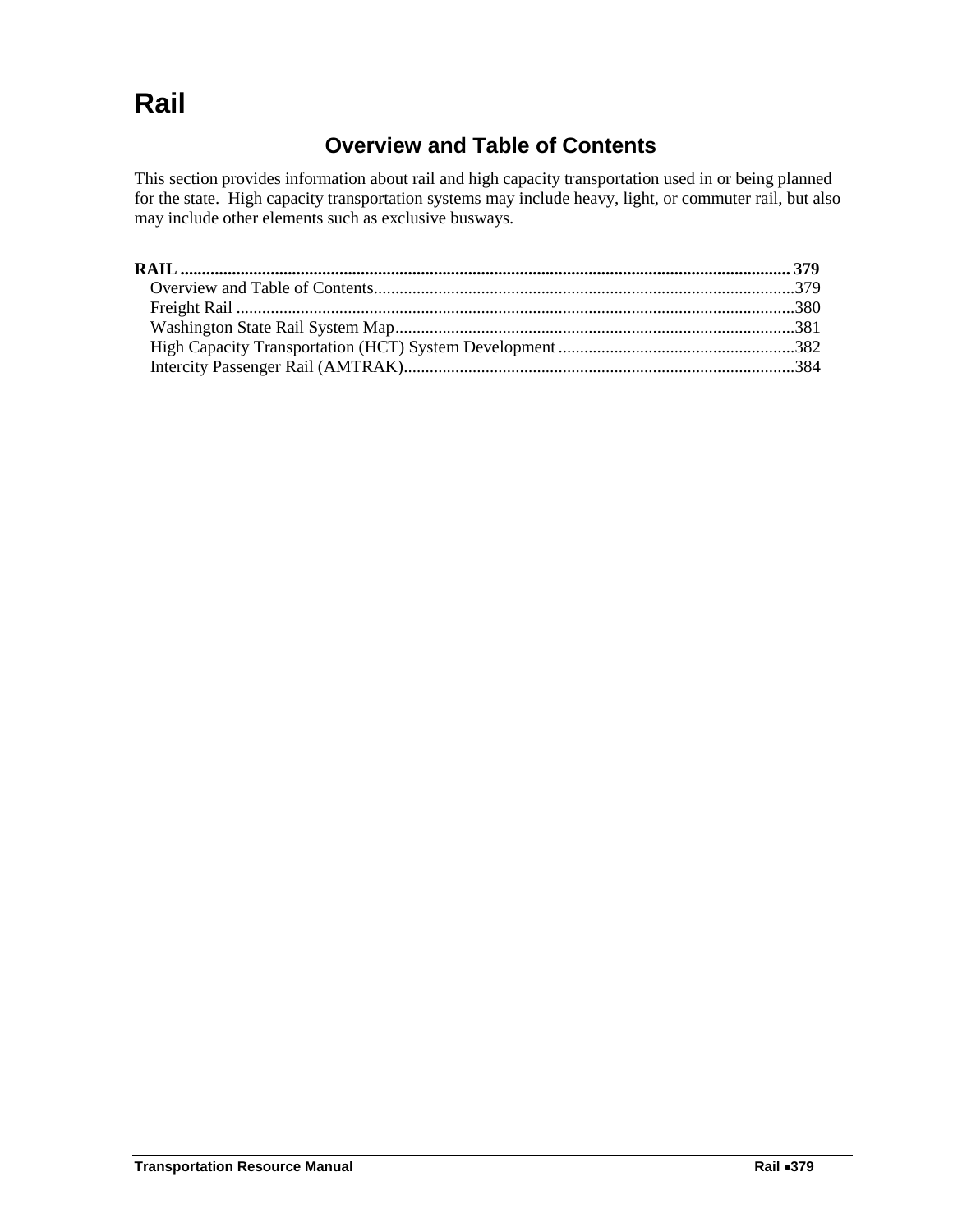# **Freight Rail**

## <span id="page-1-0"></span>**BACKGROUND**

- There are two Class I railroads operating in Washington State: the BNSF Railway Company and the Union Pacific (UP) Railroad.
- Several smaller short-line railroads operate within the state. These railroads serve local shippers and communities with links to the large Class I railroads. The following rail companies operate short-line railroads in Washington: *Eastern Washington* – Great Northwest, Palouse River and Coulee City, Kettle Falls International, Pend Oreille Valley, Eastern Washington Gateway, Western Rail, and Washington & Idaho; *Central Washington* – Tri-City and Olympia, Columbia River and Cascade, Columbia Basin, and Central Washington; *Western Washington* – Columbia and Cowlitz, Tacoma Rail Mountain Division, Puget Sound and Pacific, Portland Vancouver Junction, Meeker Southern, Ballard Terminal, and several switching railroads.
- Public ownership of short-line infrastructure has grown over the last several decades. The Palouse River and Coulee City, Western Rail, Eastern Washington Gateway, Washington & Idaho, Tri-City and Olympia, Central Washington, Pend Oreille Valley, and Tacoma Rail operate on rail infrastructure owned by the state, a county, or a Port Authority.
- Potential significance of freight rail to Washington State's economy:
	- Increases seaport capacity by providing a means to quickly and efficiently move inbound containers from port areas to distant inland destinations.
	- Provides an effective and economical means to move agricultural and industrial goods produced in Washington to distant market destinations.
	- Encourages competition among modes in certain circumstances to keep freight rates reasonable.
	- Reduces long-haul truck traffic on state's highways, reducing highway preservation costs and congestion in some circumstances.
	- Supports Washington businesses and economic development
	- Provides an energy-efficient transportation mode with a smaller environmental impact.

### **GOVERNANCE**

WSDOT is responsible for developing and implementing Washington State's rail plan and programs.

### FUNDING

The following state funding sources are available for freight rail:

- Freight Rail Assistance Program:
	- Low-interest loans and grants that provide financial assistance to cities, counties, and ports, to preserve existing light density rail lines and service.
	- Rail assistance loans and grants can provide effective job creation tools for the state and local communities; availability of rail service is sometimes mandatory when a community competes for new family-wage industries.
	- Loans and grants to cities, counties, or ports to purchase rail corridors, including trackage, for future freight rail service (rail banking).
		- o In addition, the state may purchase a line for future rail use (rail banking).
- Freight Rail Investment Bank Program
	- The purposes are the same as for the projects funded under the Freight Rail Assistance Program.
	- Only public agencies can apply for the loans.

The Legislature allocates an amount for each biennium; WSDOT issues a call for projects for evaluation and submission for legislative consideration.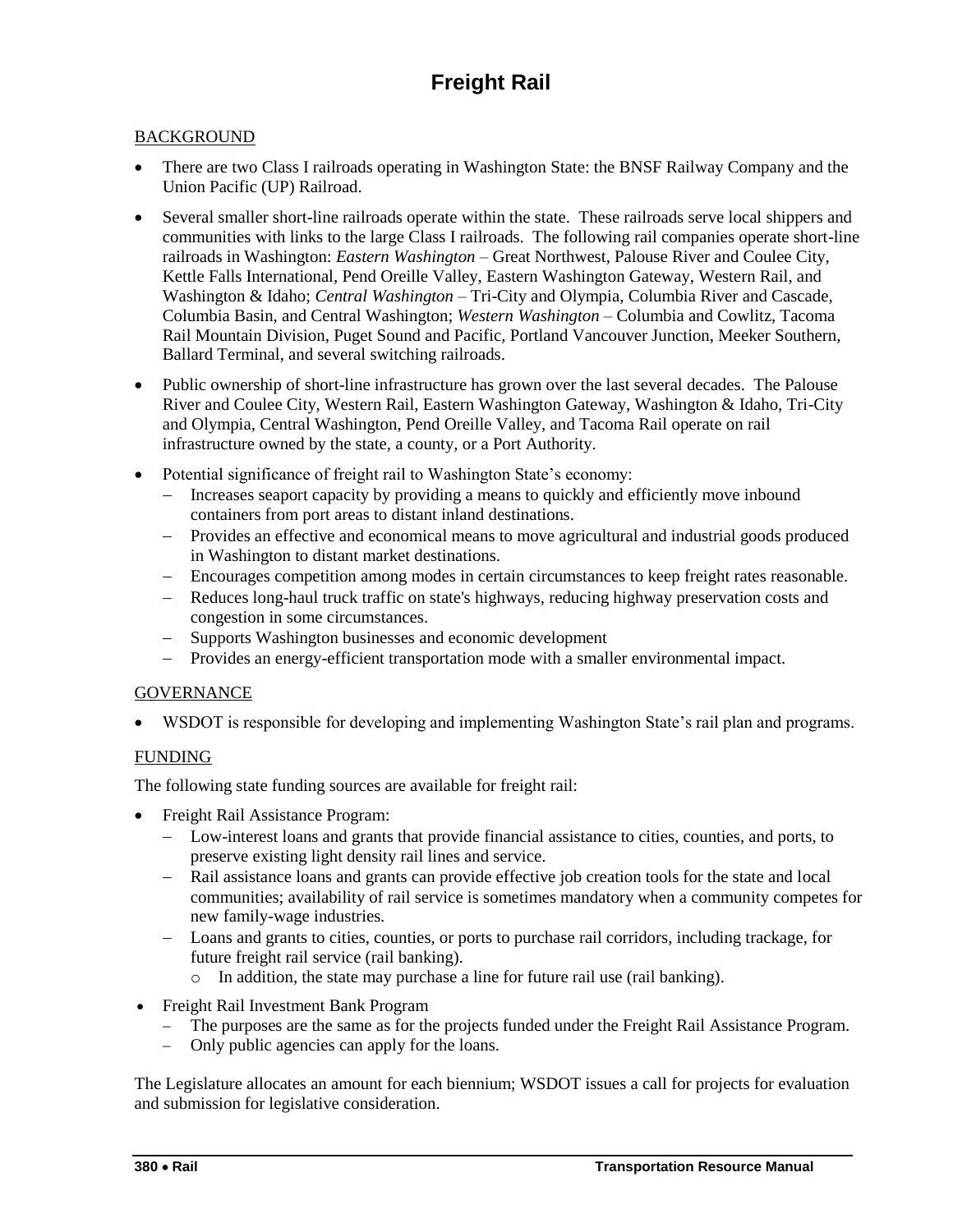<span id="page-2-0"></span>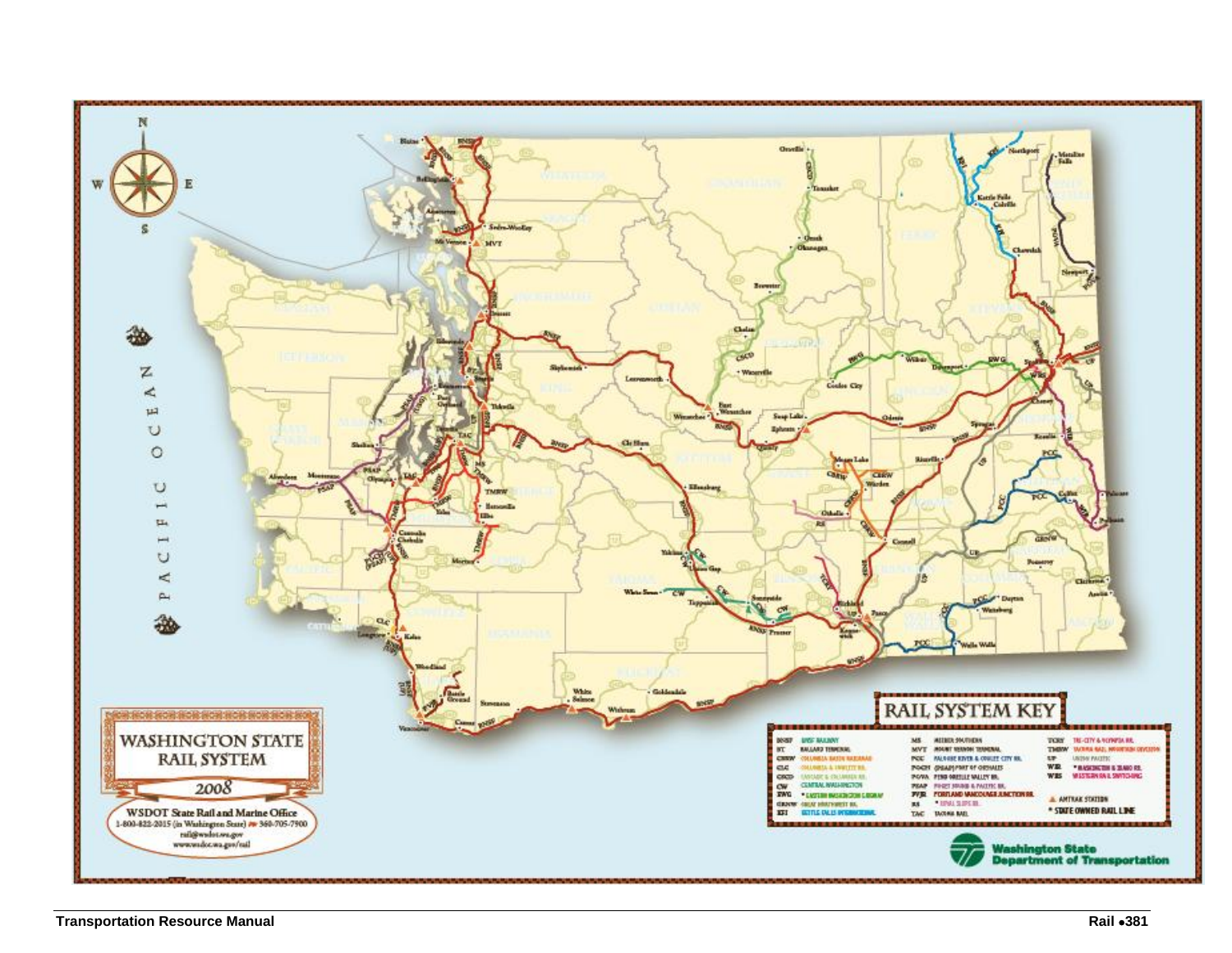### <span id="page-3-0"></span>BACKGROUND

- Transit modes that operate primarily on exclusive rights of way.
- Includes light rail (e.g., Portland's MAX system), heavy rail (e.g., BART in the Bay Area), commuter rail (e.g., West Coast Express in Vancouver, BC and Caltrain in the Bay Area), monorail (e.g., Las Vegas and Disney World), and exclusive busways (e.g., Los Angeles, Pittsburgh or Ottawa).
- Provides a substantially higher level of passenger capacity, speed, and service frequency than traditional urban public transportation systems.
- Currently, the Central Puget Sound Regional Transit Authority (RTA, known as Sound Transit), covering most of King, Pierce, and Snohomish counties, is the major operator of HCT system elements in Washington. Commuter rail service (Sounder) began in 2000. Light rail service in Tacoma began in 2003. The Central Link light rail project, connecting downtown Seattle, the Rainier Valley, Tukwila and SeaTac Airport is nearing completion, with testing of light rail vehicles underway. The line will open in July 2009 to Tukwila and in December 2009 to the airport. The City of Seattle operates the Seattle Center Monorail, a legacy of the 1962 World's Fair. HCT options are being considered as part of the Columbia River Crossing (CRC) project connecting Vancouver, WA and Portland, OR.

### **GOVERNANCE**

- The RTA (Sound Transit) will develop and operate the HCT system in King, Pierce, and Snohomish counties. Voters approved the RTA financing plan in November 1996. The regional plan, called Sound Move, includes commuter rail service between Everett and Seattle and Tacoma and Seattle: Tacoma Link light rail and Central Link light rail, connecting downtown Seattle, Tukwila, and SeaTac International Airport. Central Link will be completed in 2009.
- The Joint Regional Planning Committee (JRPC) was an organization of 20 elected officials and WSDOT representatives, which was formed by interlocal agreement and planned a public transportation system for the central Puget Sound region. The JRPC was succeeded by the RTA, which is governed by a board composed of elected officials from Snohomish, King, and Pierce counties and the Washington State Secretary of Transportation.
- In areas outside central Puget Sound, joint regional planning committees direct the planning for HCT systems.

### FUNDING

- In addition to the RTA (Sound Transit), transit districts in Thurston, Clark, Yakima, and Spokane counties are authorized to levy voter-approved taxes for high capacity transportation systems (RCW 81.100.030, 81.100.060):
	- Employer tax of up to \$2 per employee per month
	- Local option motor vehicle excise tax of up to 0.8%, except on large trucks (repealed by I-776)
	- Sales and use tax of up to 1% (limited to 0.9% if 0.1% sales tax for criminal justice has been imposed in county)
	- Federal grant funds may also be used by transit districts (Sound Transit has received a \$500 million grant to assist in construction of Central Link and anticipates receipt of an additional \$750 million for University Link in 2007 or 2008).
- The RTA (Sound Transit) funding plan, approved by voters in November 1996, includes 0.4% sales and use tax and 0.3% motor vehicle excise tax (repealed by I-776).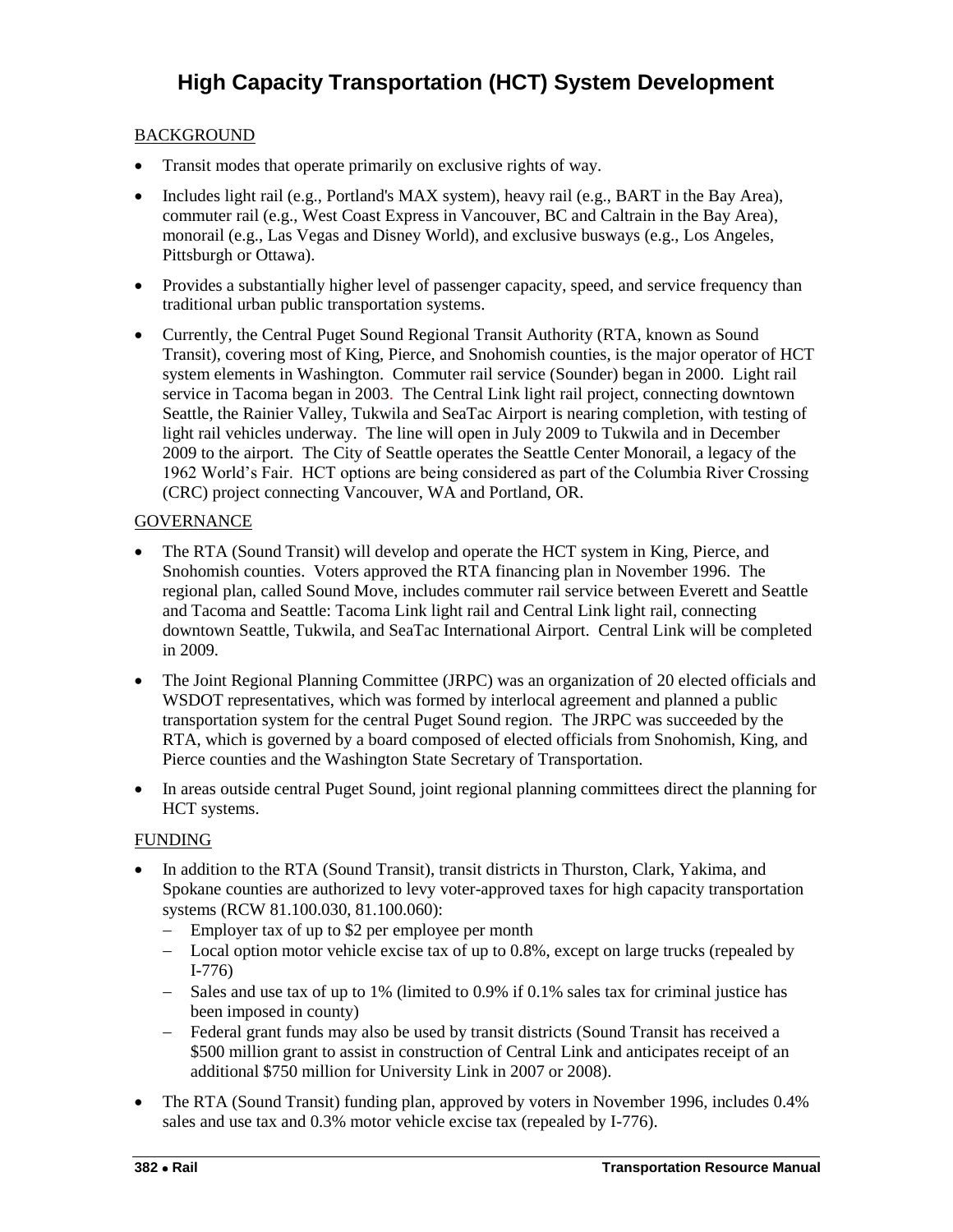- HCT taxes may be used for planning, constructing, and operating high capacity transportation systems, including commuter rail and feeder transportation systems.
- Provides up to 80% state match from High Capacity Transportation Account for high capacity transportation planning.
- Revenue from the following local option taxes authorized in 1990 (Chapter 42, Laws of 1990) may also be used for HCT systems (RCW 82.80.020, 82.80.030):
	- License fee
	- Commercial parking tax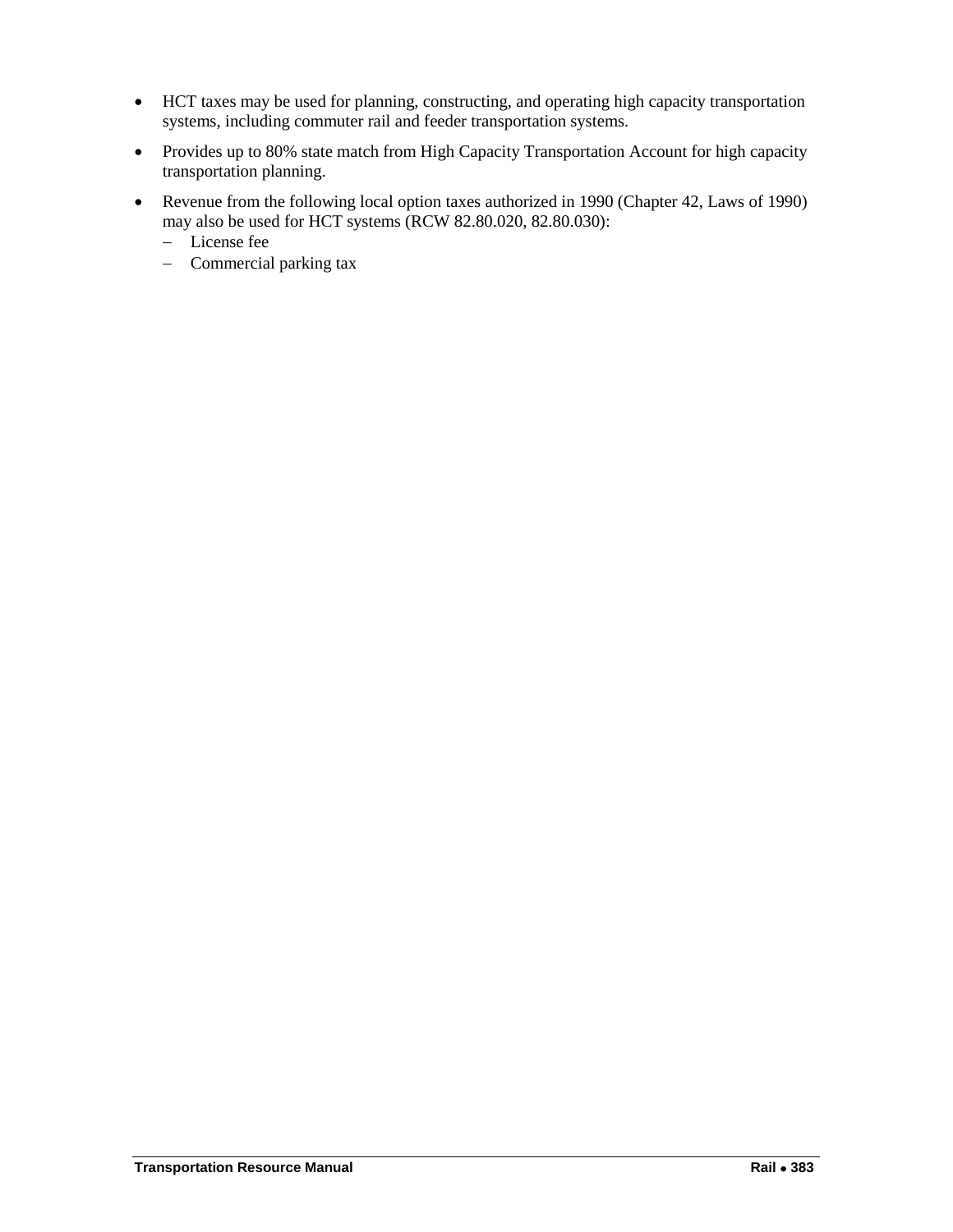### <span id="page-5-0"></span>**BACKGROUND**

- The Washington State Department of Transportation (WSDOT) is developing a high-speed rail passenger program in the state to accommodate increasing intercity travel demands. The Pacific Northwest Rail Corridor from Vancouver, B.C. to Eugene, OR was originally designated under the Intermodal Surface Transportation Efficiency Act (ISTEA) of 1991 as one of five nationally designated corridors to be developed for high-speed rail passenger service.
- Ridership on WSDOT/Oregon DOT/Amtrak-sponsored service in the Pacific Northwest Rail Corridor (Amtrak *Cascades*) has risen from 94,000 in 1994 to over 676,000 in 2007.
- National Railroad Passenger Corporation (also known as Amtrak) was formed by Congress in 1970 to operate rail passenger service.
- Amtrak provides intercity passenger service in Western Washington with connections to Central Washington, Eastern Washington, the Midwest, and California destinations, with total passenger volumes at Washington Amtrak stations exceeding 1,186,000 in 2007.
- Operates on over 900 miles of BNSF Railway track in the state and provides service to 17 cities. Three statewide corridors provide service between Vancouver, B.C. and Portland, OR; Seattle and Spokane; and Portland, OR and Spokane.

#### **GOVERNANCE**

• WSDOT is responsible for developing and implementing Washington State's passenger rail program as specified in RCW 47.79 and 47.82.

### FUNDING

Funding for intercity rail passenger rail activities is provided by the following sources:

#### **Multimodal Account – State**

- The 2007-2009 transportation budget as supplemented in the 2008 Legislative session included an appropriation of \$181.06 million from the Multimodal Transportation Account – State, to carry out the following activities:
	- − Operate two daily round trips between Seattle and Portland; one daily round trip between Seattle and Vancouver, B.C.; and one daily roundtrip between Portland and Bellingham.
	- Extend the rail siding at Mount Vernon; realign curves and provide yard tracks in Everett; make track, signal, and bridge improvements in Vancouver; construct the first phase of improvements on bypass of Point Defiance in conjunction with Sound Transit; rescope phases of the Kelso-Martin Bluff project. These projects will create faster and highercapacity infrastructure to further the corridor passenger program.